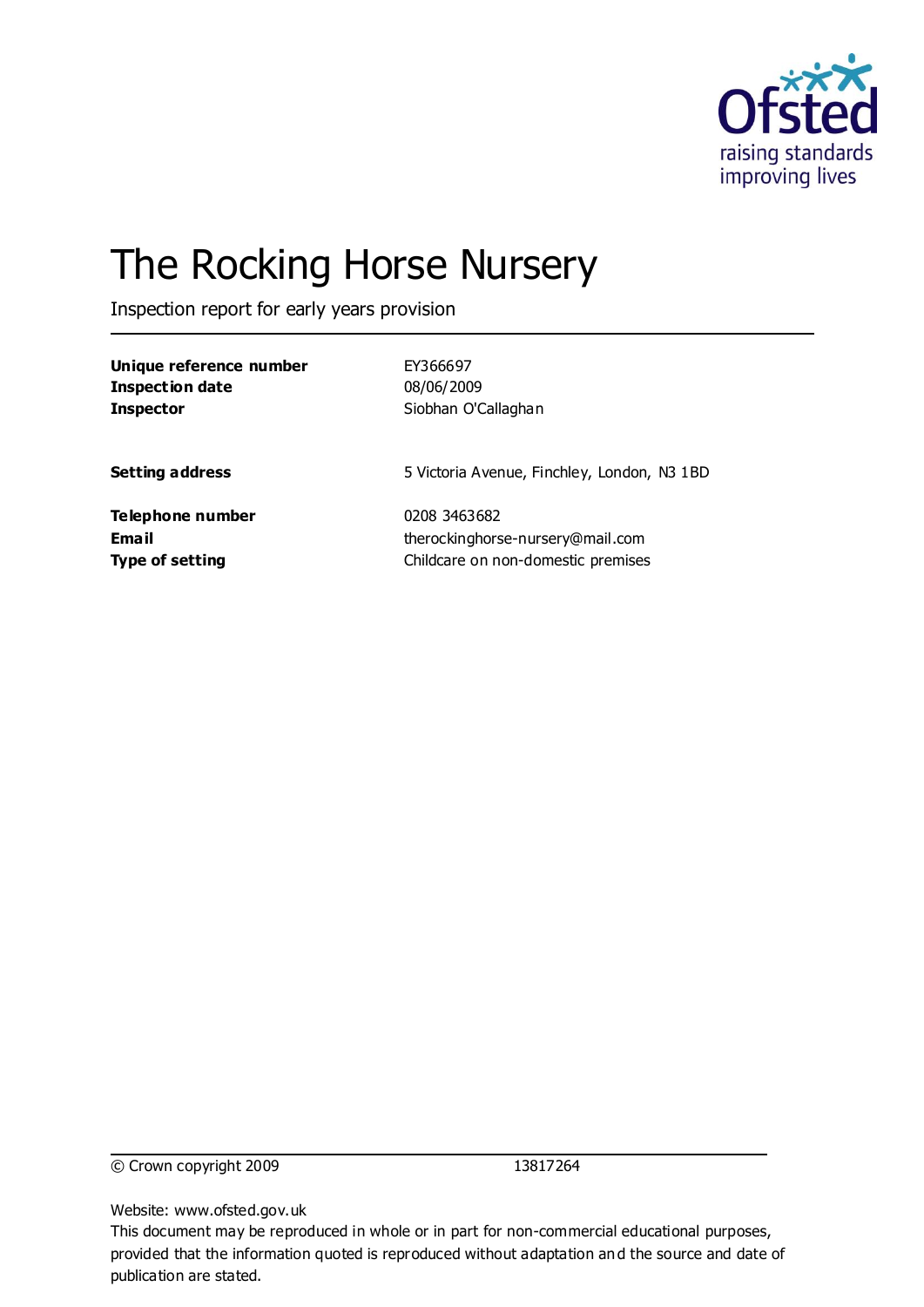# **Introduction**

This inspection was carried out by Ofsted under Sections 49 and 50 of the Childcare Act 2006 on the quality and standards of the registered early years provision. 'Early years provision' refers to provision regulated by Ofsted for children from birth to 31 August following their fifth birthday (the early years age group). The registered person must ensure that this provision complies with the statutory framework for children's learning, development and welfare, known as the *Early* Years Foundation Stage.

The provider must provide a copy of this report to all parents with children at the setting where reasonably practicable. The provider must provide a copy of the report to any other person who asks for one, but may charge a fee for this service (The Childcare (Inspection) Regulations 2008 regulations 9 and 10).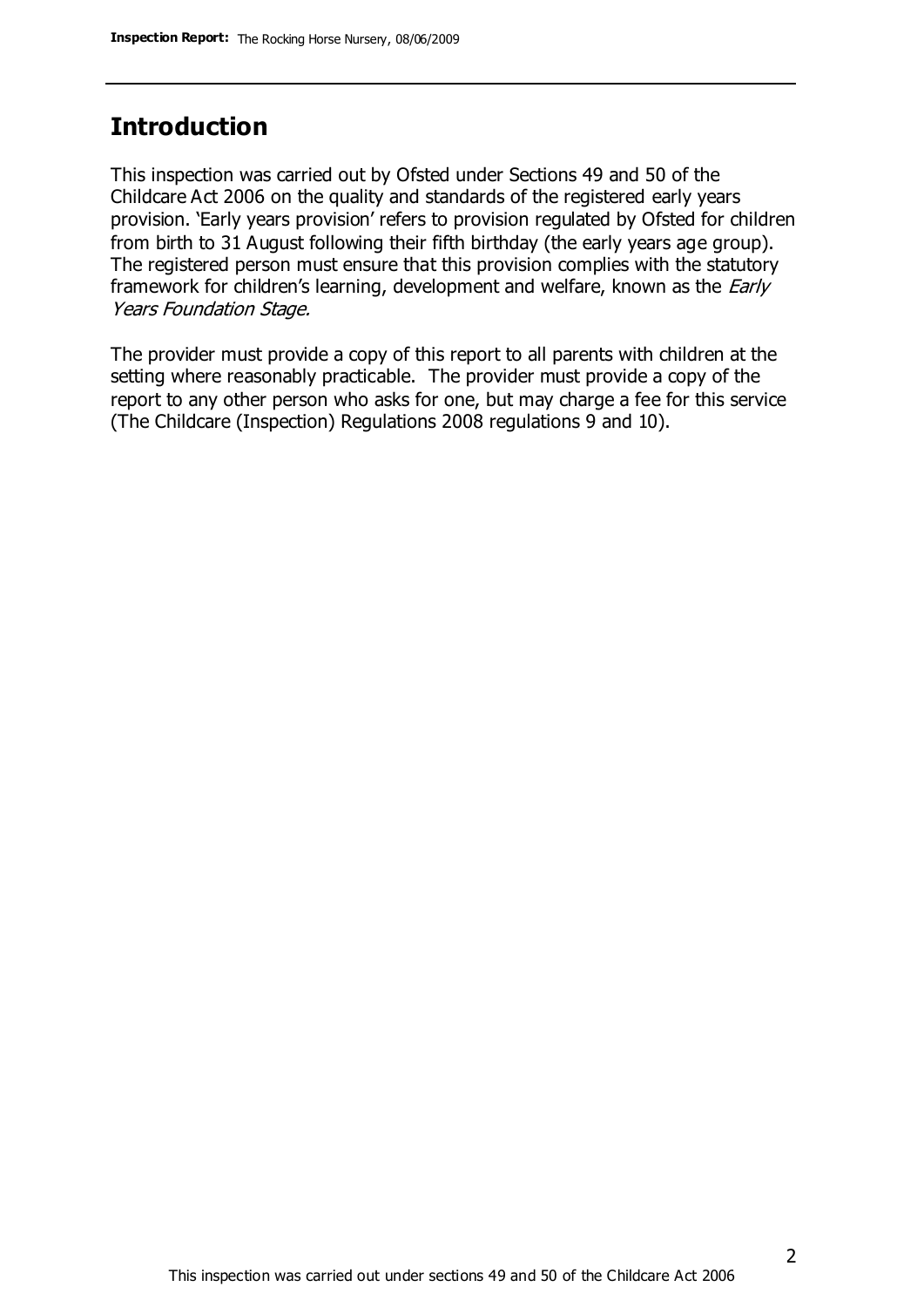# **Description of the setting**

The Rocking Horse Nursery opened in May 2008. It is a privately owned Nursery which is located in a quiet residential street in Finchley Central. The provision operates from a semi-detached Edwardian house which has been fully converted to meet children's needs. The nursery has access to seven base rooms which include a library on the ground floor and a sensory room on the first floor which has been designed for the youngest children in attendance. All children have access to a large secure outside play area. The nursery serves the local and surrounding community. It is open all year round offering both full and part-time places to children. The provision is open from 07:45 am until 18:15 pm each weekday.

The nursery is registered on the Early Years Register to provide care for a maximum of 56 children aged from birth to five years, of these 24 children may be under two years, and of these 9 may be under one year at any one time. The nursery provides funded early education for three and four-year-olds. There are currently 86 children aged from six months to under five years on roll. There are 22 members of permanent staff working with the children of these 19 have early years qualifications and three staff are working towards an early years qualification. The manager has a Level 4 qualification and is due to complete her early years foundation degree this summer.

### **Overall effectiveness of the early years provision**

Overall the quality of the provision is good. Children are making excellent progress in their learning and development as they independently access a bright and stimulating environment. There is a strong focus on valuing and respecting the uniqueness of each child which can be demonstrated through the personalised learning and assessment processes in place to monitor and plan for their individual progress. This coupled with the successful partnerships that have been established with parents support staff in providing continuity of care for children. There are many positive policies and procedures in place to promote children's welfare, the majority of which are effective in monitoring their safety. The provision has an enthusiastic approach to continuous improvement which is demonstrated within their ability to self-evaluate their practices.

# **What steps need to be taken to improve provision further?**

To further improve the early years provision the registered person should:

develop further risk assessments to ensure that they include all resources within the garden, this refers to children's photographs that are displayed with the use of staples.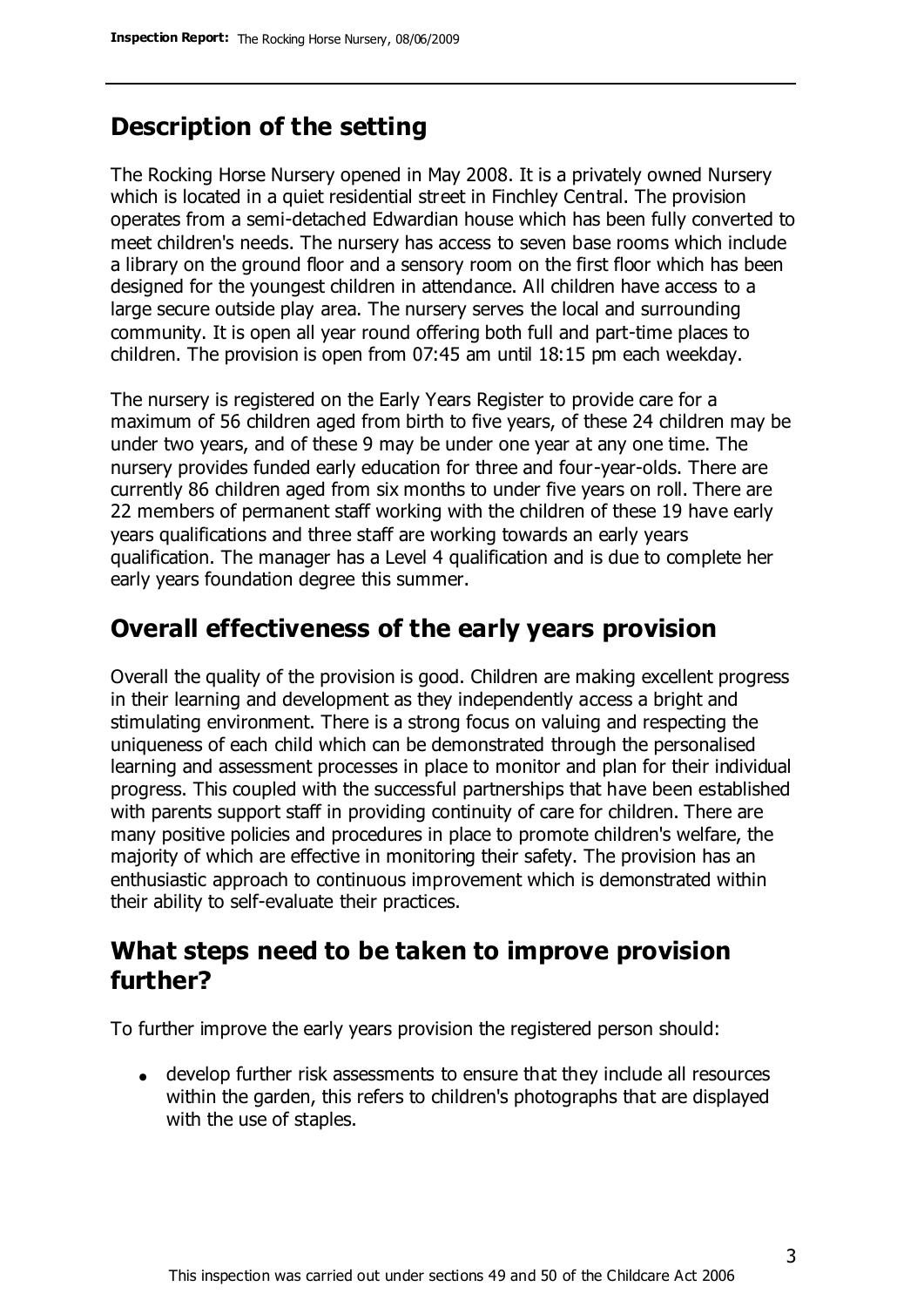# **The leadership and management of the early years provision**

Children are cared for by an experienced and well-qualified team of staff. Although the provision has only been established for just over a year, the owner has worked extremely hard to ensure that she has a committed and motivated workforce. Staff clearly values the many opportunities to update and develop their knowledge and skills which is evidenced within their attendance at many ongoing training courses. The owner and her new manager demonstrate a common sense of purpose with regards to providing inclusive good quality care and education for children. They have recently worked on improving planning and assessment systems within the nursery to ensure that these are more personalised to individual children's needs. They have signed up to many positive schemes such as the 'Happy Project, Change four Life and the Traffic Club, all of which help to promote better health and well-being outcomes for children. Following a significant event within the nursery last year the provision has recently strengthened its procedures to ensure that Ofsted are kept abreast of all required information. Consequently they are continually reviewing their practices to bring about improvements.

There are robust recruitment and vetting procedures in place to ensure that all staff have the required skills and are deemed suitable to work with children. The provision's safeguarding policy is effectively implemented within staff induction training. The staff team demonstrate a good knowledge and understanding of Local Safeguarding Children Board procedures and of their responsibility to work in partnership with parents and outside agencies to protect children from potential harm or neglect. The provision have in place a comprehensive range of records, policies and procedures that are required for the safe and efficient management of the Early Years Foundation Stage. Risk assessments are in place for all areas of the nursery alongside effective procedures to be implemented when taking children out of the nursery on trips and on local outings. However, risk assessments do not currently take account of the way photographs are displayed in the garden area. Children love to observe themselves and their peers in these photographs, however, little ones also like to pull these off the wall which results in staples sticking out and posing a potential hazard.

Children benefit from a well-organised child-friendly environment where they are able to independently access an excellent range of resources which are suitable to their age and stage of development. Older children have good opportunities to move freely from their classrooms to the outside play area as the nursery promotes free-flow access. The staff team are well-deployed ensuring that children receive effective support and attention not only to keep them safe but to ensure that they have plenty of challenges and experiences throughout their day.

The provision has established excellent partnerships with parents who ensure a regular two-way flow of information, knowledge and expertise between all partners involved with children's overall care, and learning and development. Although there are no children in attendance with learning difficulties and/or disabilities the provision has established positive liaisons with outside professionals, consequently systems to seek advice and support are already in place. Parents are provided with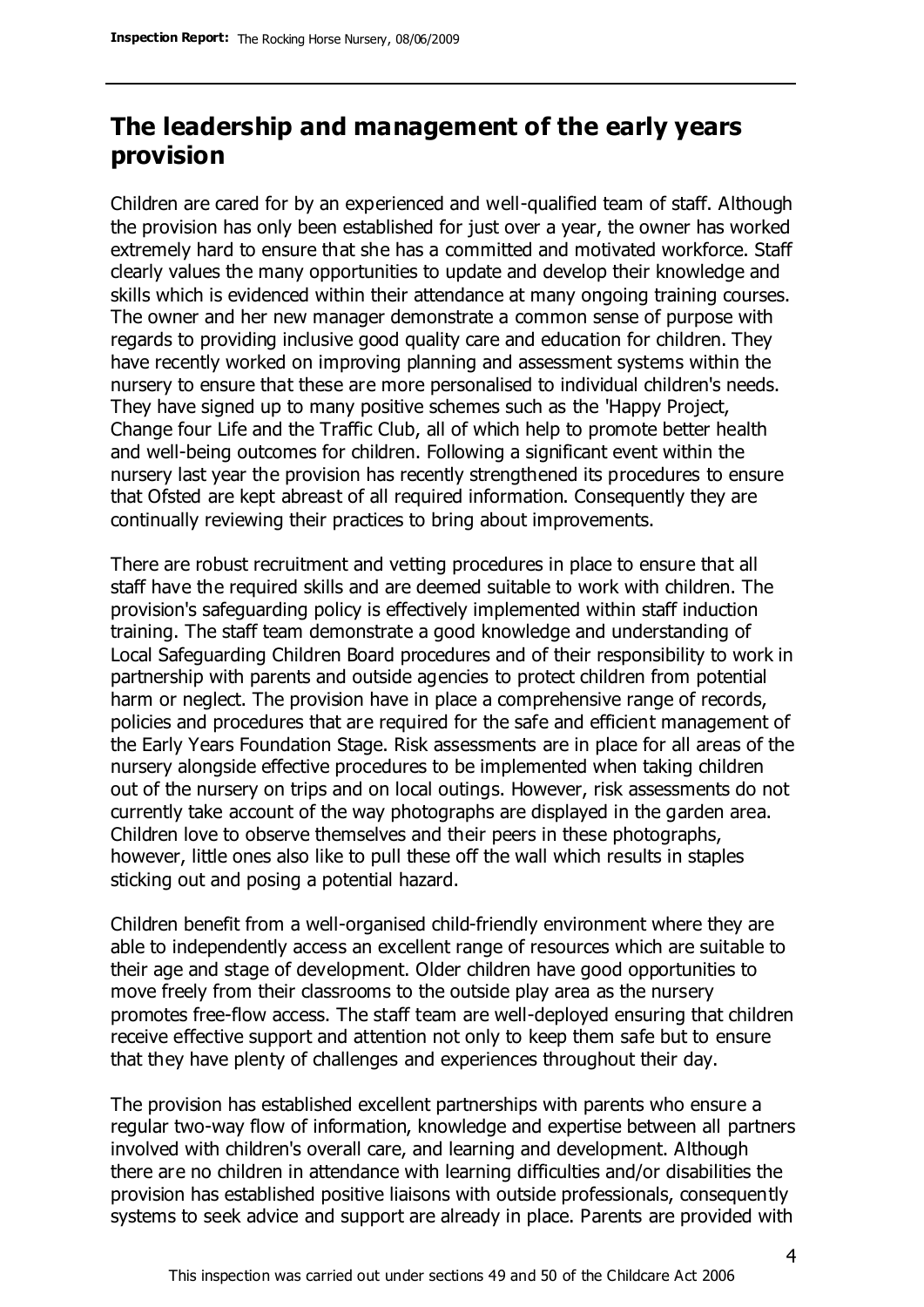high quality information about the early years setting and the curriculum followed. They have a bright and informative notice board in the main entrance along with a suggestion box where they can bring forward any ideas to the staff team. Regular newsletters keep them abreast of what their children have been doing alongside plans for the future. Open evenings are another avenue where parents are invited to come in and talk to their child's key worker. Through discussion and parental questionnaires it is evident that parents are extremely happy with the care and education their children receive. Parents' comments include: 'I am so happy with the nursery, the staff give excellent feedback about my child's day, what he has eaten and what activities he has enjoyed. They have even chased me out of the nursery because they wanted to tell me something special he had done that day' and 'I love this nursery it is so inclusive in that they value all the children. I am really impressed with the web cam access so I can see my daughter each day and see what she is up to.'

# **The quality and standards of the early years provision**

The staff team demonstrate a thorough knowledge and understanding of the Early Years Foundation Stage framework. Staff plan an exciting and stimulating range of activities and experiences for children which clearly motivates them to learn. Individualised planning is geared around their abilities and interests whilst ongoing assessments map children progress and highlight their future learning opportunities. Staff are skilful at following children's interests and sensitively extend their learning in a natural way. For example, when children are delighted to find a snail in the garden, staff share in their enthusiasm and use this as an opportunity to discuss where snails live and what they like to eat. When this experience is fed back to the manager she too is excited to extend children's learning as she brings out planning materials which can be used to extend children's knowledge and understanding of the habitats of snails. Children have extensive opportunities to learn about nature first hand as they spend large amounts of time in the outside environment. Children have a designated digging area and help to take care of the colourful plants in the garden.

Children are extremely happy and busy within the nursery; they are thrilled to participate in creative activities both out in the garden and within their own rooms. Painting, mark-making, water, sand and cornflour are all very popular pursuits. Staff sit with the children at their level so that they can fully engage and support children's exploration. For example, they inspire children to describe how the cornflour feels as this slips through their fingers. They allow children to explore with all their senses and making a mess is seen as fun rather than a hindrance. Children confidently communicate their feelings and their obvious enjoyment of this experience as they stay on task for extensive periods of time. The garden is a hive of activity as children develop their muscles and coordination skills as they climb, run and jump with confidence. Further challenges are offered when staff create obstacle courses and encourage children to participate in races. Babies also enjoy the garden as they have their own designated area where they can play safely. Their physical skills are further promoted through weekly Gymboree sessions where they learn to move their bodies to music, and enjoy singing and dancing sessions. Consequently children have excellent opportunities to develop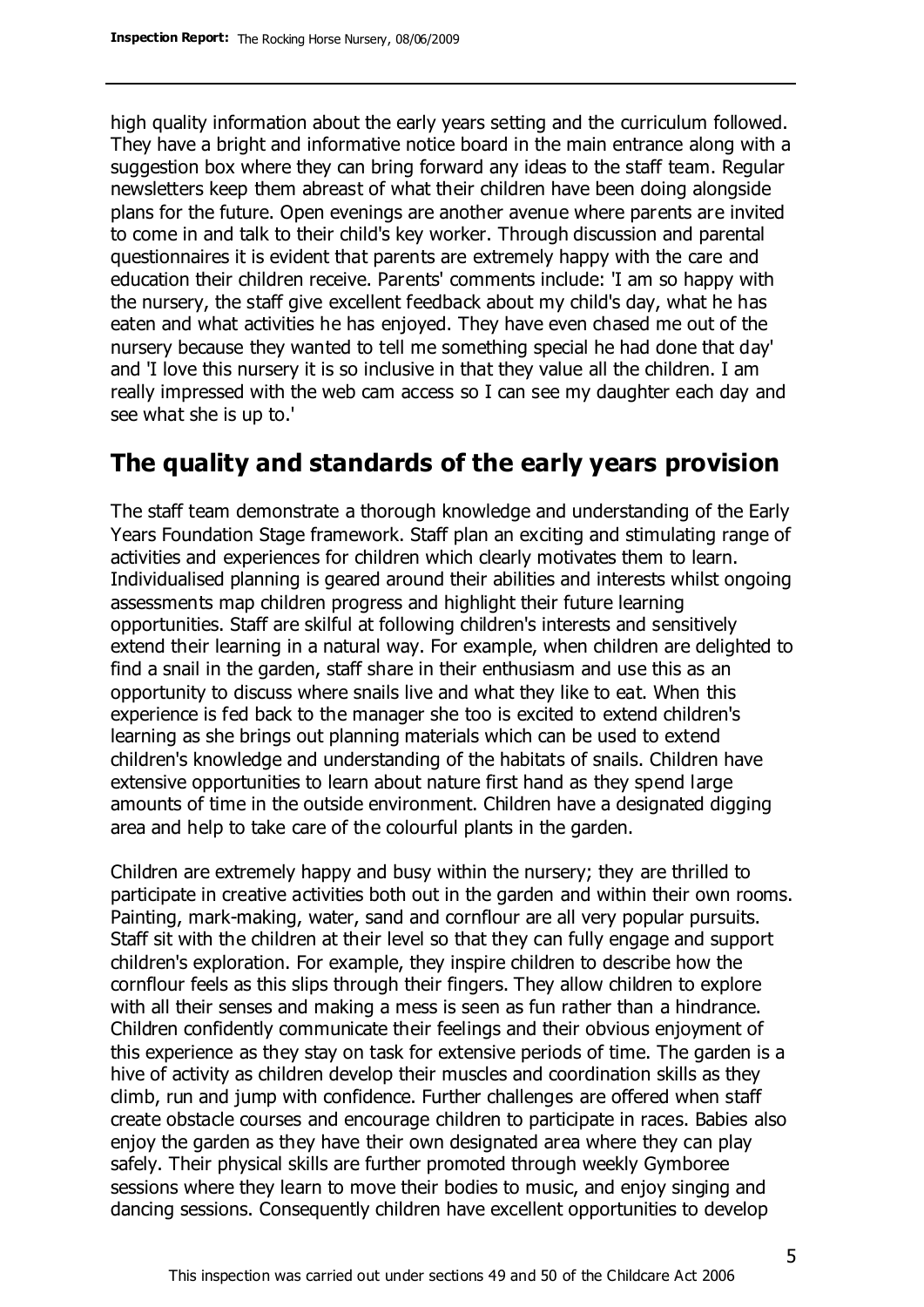#### their physical skills.

Children are cared for in a rich and inclusive learning environment. All children are fully included in activities regardless of their abilities. For example, a member of staff is playing an alphabet bingo game with a couple of older children; the aim of the activity is for them to learn their letters by sight and by sound. It is evident that a younger child wants to join in as she pulls out a chair and sits at the table pointing to the bingo card and counters. The adult immediately responds by giving the child the relevant resources and offers her the opportunity to spin the spinner which depicts the letter the children need to find. The younger child is delighted to be of assistance and feels included although it is clear that she cannot play at the same level as her peers. Weekly Spanish lessons are also inclusive; older children are making impressive inroads in developing their language skills whilst little ones enjoy moving their bodies to the songs that are sung in Spanish. The teaching not only focuses on learning Spanish, but also on learning all aspects of the early learning goals as these are successfully implemented within the lessons. One example is how children must not only know their colours in Spanish but that they must also find these on a large mat and then proceed to either jump on the colour or put their hand or head on the appropriate colour. Instructions are all in Spanish, children demonstrate great skills in playing this game not only in their knowledge but also in their physical skills.

Children have considerable opportunities to problem solve as they enjoy building with a variety of construction resources in the garden. Younger children are confident to build towers with bricks and are encouraged to count with support how many they have achieved. Older children are able to complete complex puzzles with growing confidence. Planned cooking activities further support children's opportunities to explore numbers, weight, capacity and measurement as they make pizzas, sandwiches and fruit salads for their tea. Children are learning superb social skills as they learn to work cooperatively and to take turns when playing games. Staff present children with positive role-models and clearly treat their charges with respect. In return staff have high expectations for children's behaviour. The impact is that children are polite and display exemplary behaviour.

Children's welfare is promoted through many positive practices within their daily routines. They are developing important personal hygiene skills as they brush their teeth after lunch and learn why this is important to their good health. They are cared for in a clean and comfortable environment, where good attention is given to their ability to eat and sleep in comfort. Children are provided with wholesome and nutritious meals, all special dietary requirements are met and vegetarian options are available everyday. Children eat extremely well and confidently request for more food when they have finished. They are delighted to take on the responsibility of serving their own food at lunch times; this is made possible as food is brought out on small serving trays which support them to be independent. Children remain well-hydrated throughout the day as they have access to drinking water at all times, whilst babies are offered regular refreshments. Children are developing a good knowledge and understanding of how to keep safe, for example, they participate in regular evacuation drills of the building and learn why this is important. Through topics and visits from outside professionals such as the police, children learn about the importance of personal safety. Children are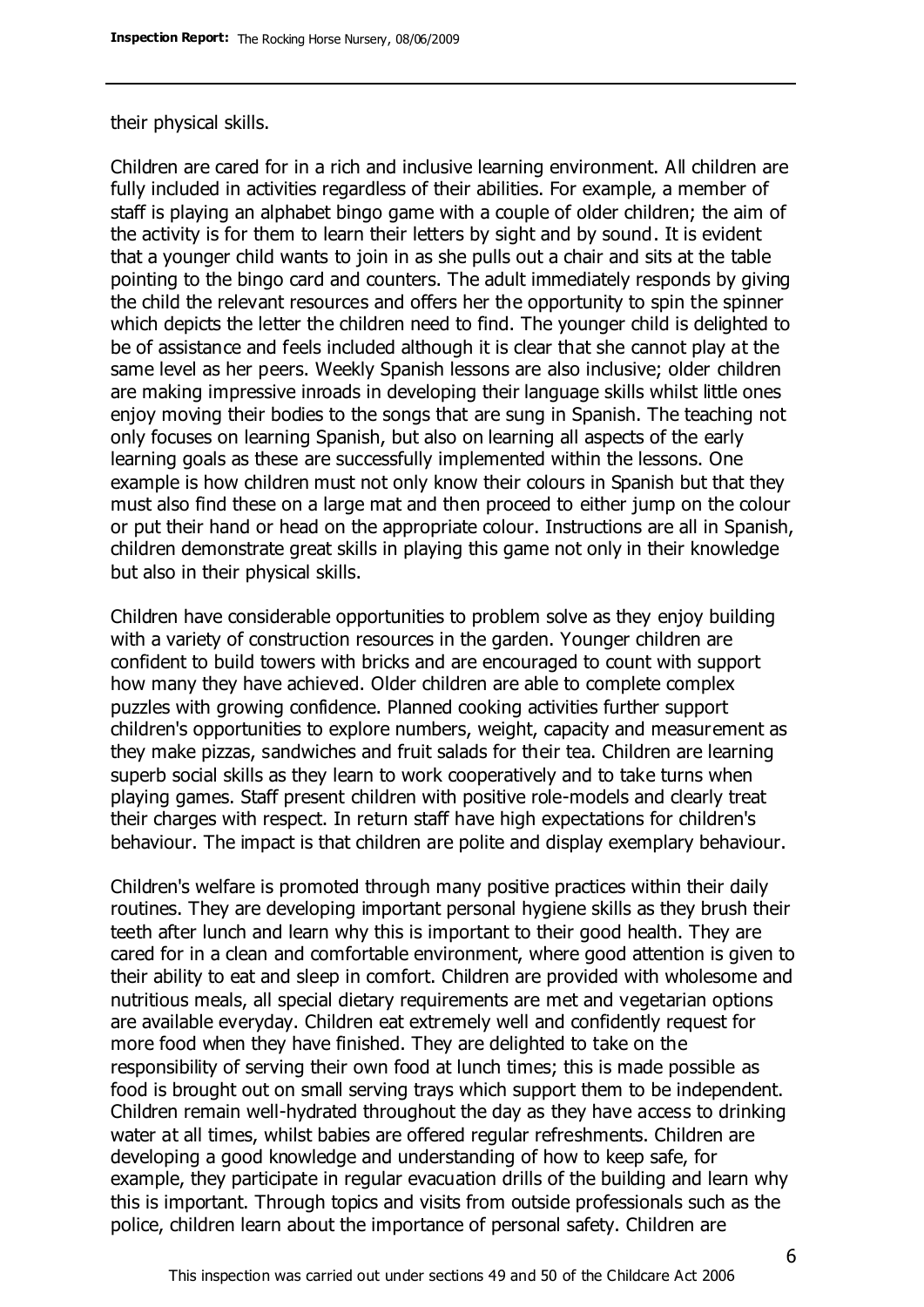supported to feel a strong sense of belonging within this setting. Their art work and photographs of themselves are displayed around the building. There is a strong focus on valuing children's home backgrounds and their individual cultures. This is further supported by good quality resources which promote a positive approach towards diversity and inclusion. Overall, the children are developing many outstanding learning and development skills which set secure foundations for their future learning.